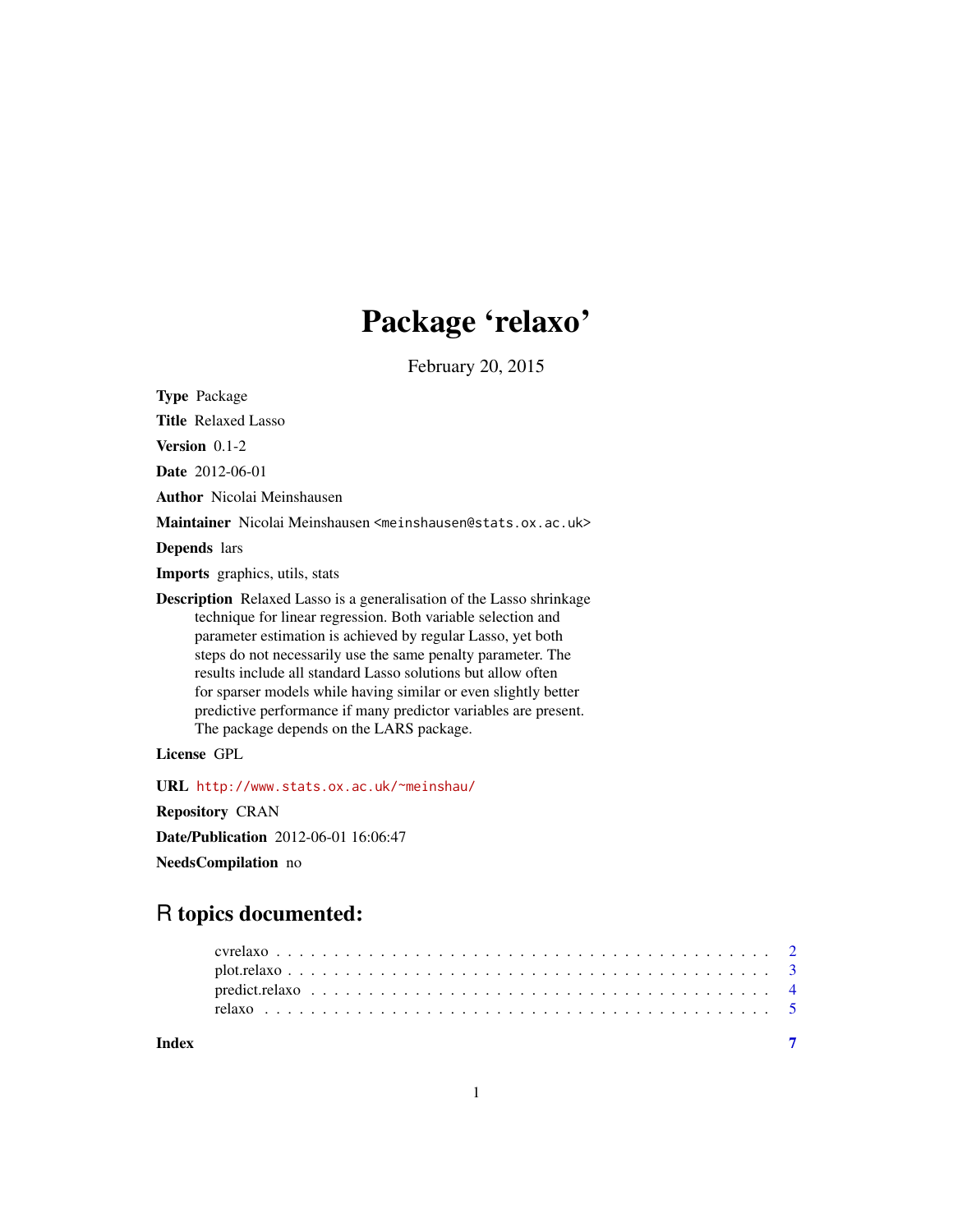<span id="page-1-1"></span><span id="page-1-0"></span>

#### Description

Compute the "Relaxed Lasso" solution with minimal cross-validated L2-loss.

#### Usage

cvrelaxo(X, Y, K = 5, phi = seq(0, 1, length = 10), max.steps = min(  $2*$  length(Y),  $2*$  ncol(X)), fast =

#### Arguments

| X         | as in function relaxo           |
|-----------|---------------------------------|
|           | as in function relaxo           |
| к         | Number of folds. Defaults to 5. |
| phi       | as in function relaxo           |
| max.steps | as in function relaxo           |
| fast      | as in function relaxo           |
| keep.data | as in function relaxo           |
| warn      | as in function relaxo           |

#### Details

The plot method is not useful for result of cvrelaxo (as no path of solutions exists).

#### Value

An object of class relaxo, for which print and predict methods exist

#### Author(s)

Nicolai Meinshausen <nicolai@stat.berkeley.edu>

#### References

N. Meinshausen, "Relaxed Lasso", Computational Statistics and Data Analysis, to appear. [http:](http://www.stat.berkeley.edu/~nicolai) [//www.stat.berkeley.edu/~nicolai](http://www.stat.berkeley.edu/~nicolai)

#### See Also

See also [relaxo](#page-4-1) for computation of the entire solution path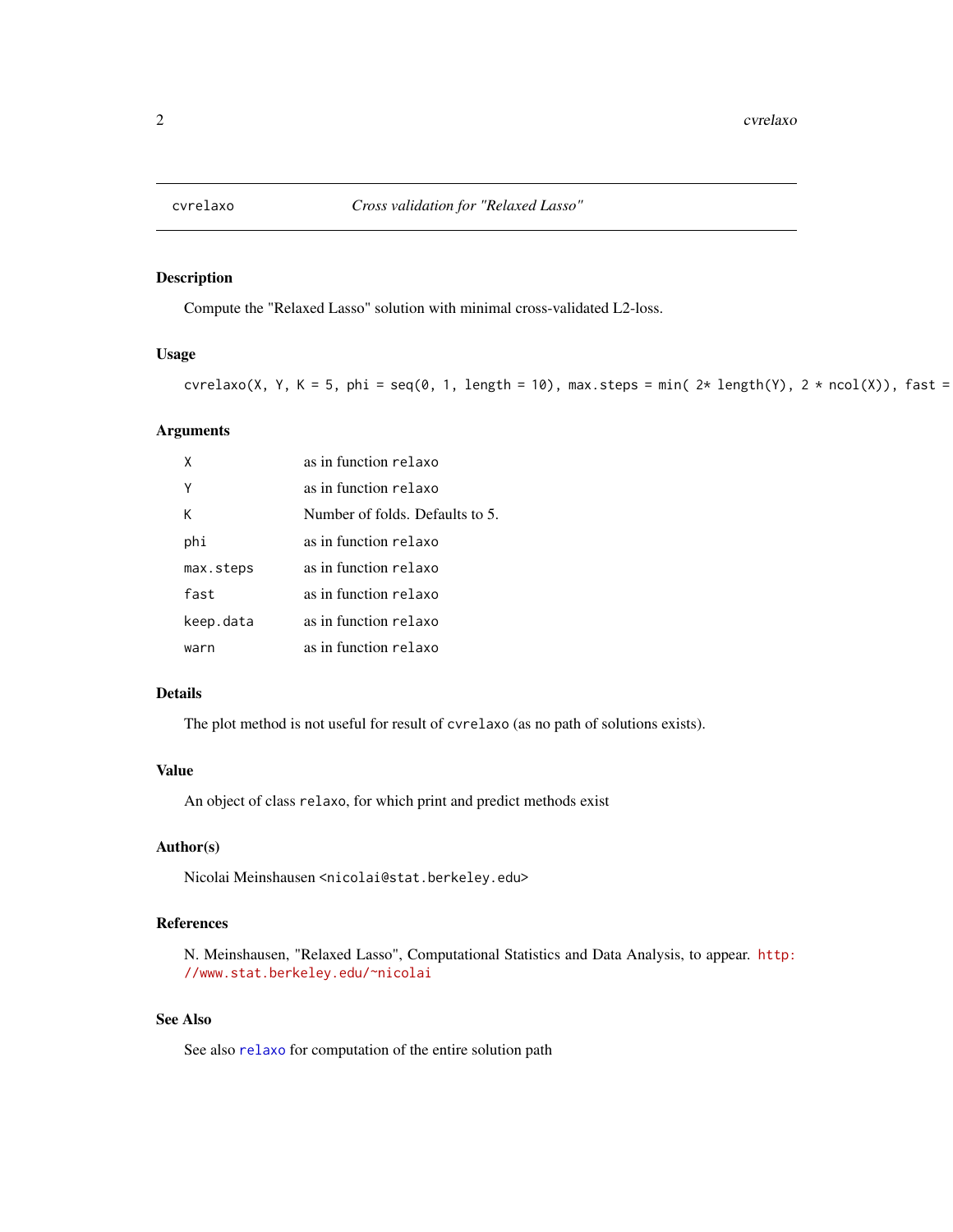#### <span id="page-2-0"></span>plot.relaxo 3

#### Examples

```
data(diabetes)
## Center and scale variables
   x <- scale(diabetes$x)
y <- scale(diabetes$y)
## Compute "Relaxed Lasso" solution and plot results
  object <- relaxo(x,y)
plot(object)
## Compute cross-validated solution with optimal
## predictive performance and print relaxation parameter phi and
## penalty parameter lambda of the found solution
cvobject <- cvrelaxo(x,y)
print(cvobject$phi)
print(cvobject$lambda)
## Compute fitted values and plot them versus actual values
fitted.values <- predict(cvobject)
plot(fitted.values,y)
abline(c(0,1))
```
plot.relaxo *Plot of a Relaxed Lasso Object*

#### Description

Plot of Relaxed Lasso solutions for various relaxation parameters

#### Usage

```
## S3 method for class 'relaxo'
plot(x, type = "l", lty = 1, main = NULL, xlab = "|beta|/max|beta| (phi=1)", ylab = expression("coeffi-
```
#### Arguments

| $\mathsf{x}$ | A object of class relaxo                                        |
|--------------|-----------------------------------------------------------------|
| type         | Plot type                                                       |
| $1$ ty       | Line style                                                      |
| main         | Title of plot                                                   |
| xlab         | Label of x-axis                                                 |
| ylab         | Label of y-axis                                                 |
| plotphi      | Which values of the relaxation parameter phi should be plotted? |
| $\cdots$     | Arguments passed on to the plot function                        |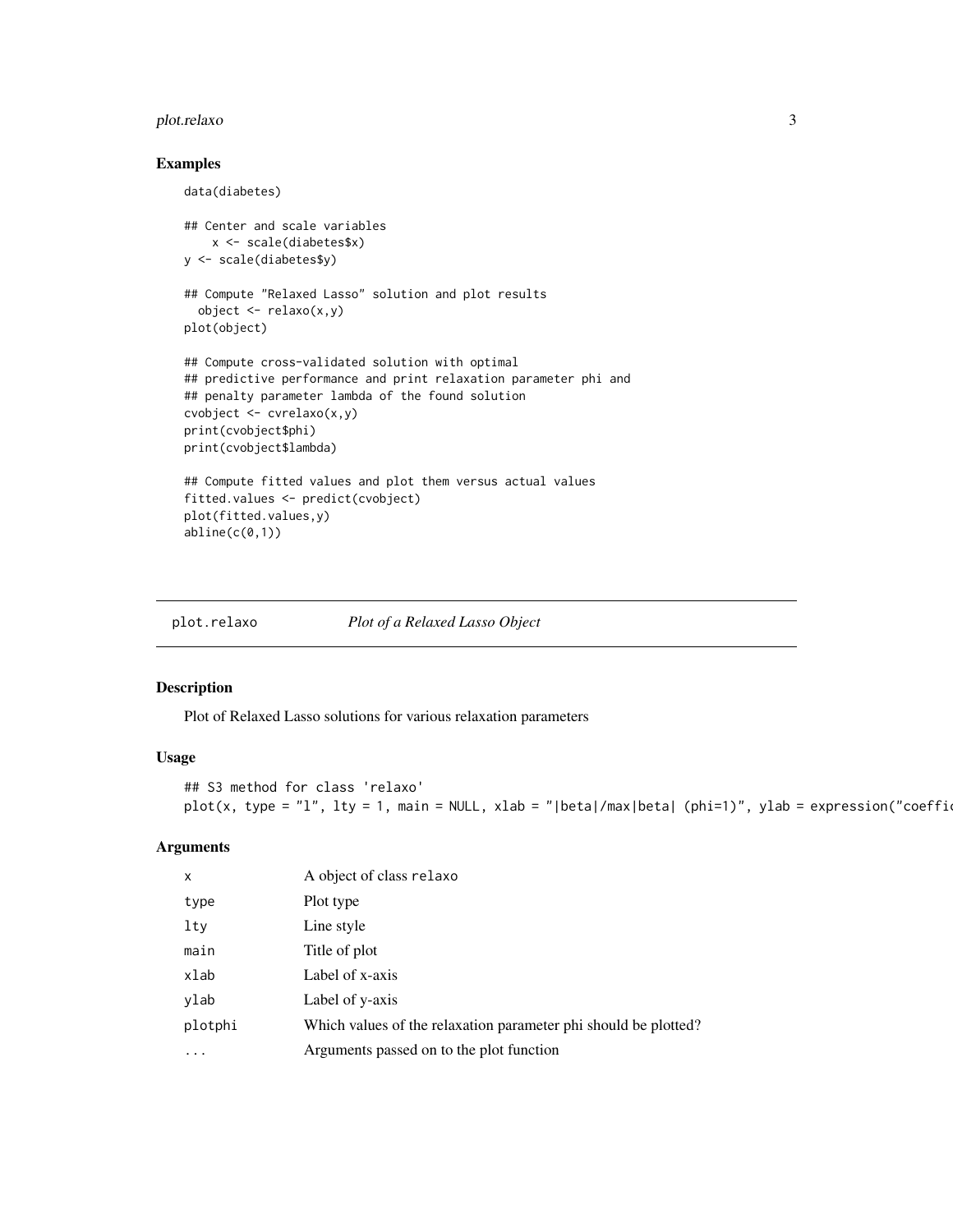#### <span id="page-3-0"></span>Value

No return value

#### Author(s)

Nicolai Meinshausen <nicolai@stat.berkeley.edu>

#### References

N. Meinshausen, "Relaxed Lasso", Computational Statistics and Data Analysis, to appear. [http:](http://www.stat.berkeley.edu/~nicolai) [//www.stat.berkeley.edu/~nicolai](http://www.stat.berkeley.edu/~nicolai)

predict.relaxo *predict method for class relaxo*

#### Description

Prediction with Relaxed Lasso

#### Usage

```
## S3 method for class 'relaxo'
predict(object, newX = NULL, lambda = NULL, phi = NULL, ...)
```
#### Arguments

| object   | An object of class relaxo                                                                                               |
|----------|-------------------------------------------------------------------------------------------------------------------------|
| newX     | A data frame or matrix containing new data. If not given, the prediction for the<br>original training data is returned. |
| lambda   | The penalty parameter for variable selection.                                                                           |
| phi      | The relaxation parameter in the interval $[0,1]$ .                                                                      |
| $\cdots$ | other arguments (currently ignored).                                                                                    |

#### Value

A numerical vector, containing the predictions for the new data points (or the fitted values if newX=NULL).

#### Author(s)

Nicolai Meinshausen <nicolai@stat.berkeley.edu>

#### References

N. Meinshausen, "Relaxed Lasso", Computational Statistics and Data Analysis, to appear. [http:](http://www.stat.berkeley.edu/~nicolai) [//www.stat.berkeley.edu/~nicolai](http://www.stat.berkeley.edu/~nicolai)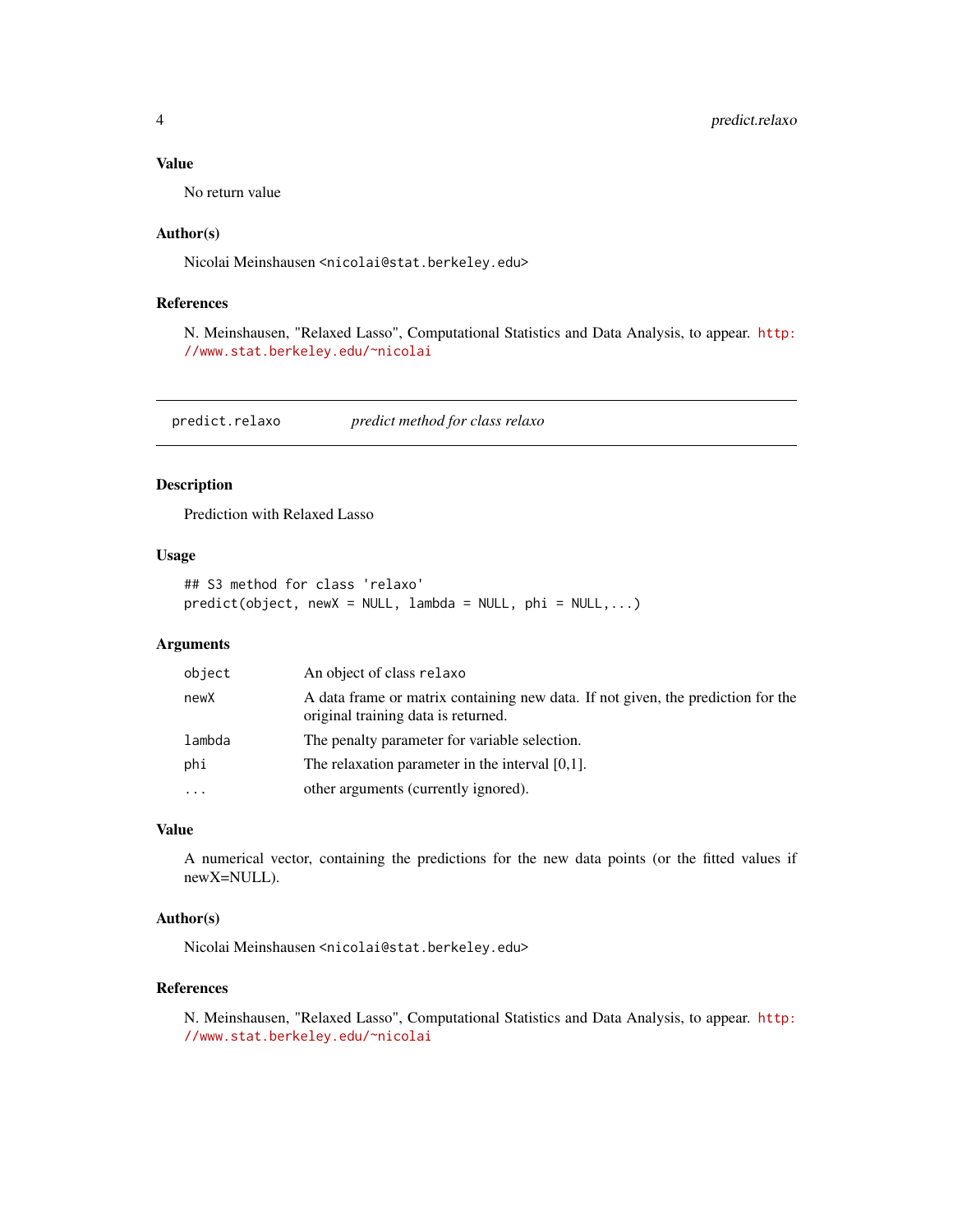<span id="page-4-1"></span><span id="page-4-0"></span>

#### Description

Computes all "Relaxed Lasso" solutions.

#### Usage

```
relaxo(X, Y, phi = seq(0, 1, length = 4), max.steps = min(2*length(Y), 2 * ncol(X)), fast = TRUE, keep
```
#### Arguments

| X         | n x p-dimensional matrix or data frame containing the predictor variables; columns<br>are supposed to be scaled and centered.                                                                  |
|-----------|------------------------------------------------------------------------------------------------------------------------------------------------------------------------------------------------|
| Y         | n-dimensional numerical response vector; supposed to be centered to mean 0.                                                                                                                    |
| phi       | Relaxation parameter in [0,1]. A value of $phi=1$ corresponds to the regular Lasso<br>solutions; a value of phi=0 computes the OLS estimates on the set of variables<br>selected by the Lasso. |
| max.steps | Maximal number of steps the LARS algorithm is run.                                                                                                                                             |
| fast      | Should the estimates be computed in approx. the same time as the LARS algo-<br>rithm? If fast=TRUE, minor deviations from the original Relaxed Lasso solution<br>can occur.                    |
| keep.data | Should the data be kept for later usage e.g. (when computing predicted values<br>for the training data)?                                                                                       |
| warn      | If TRUE, warnings are given if the predictor variables X are not centered and<br>scaled or if the reponse variable is not centered)?                                                           |

#### Value

An object of class relaxo, for which plot and predict methods are available.

#### Author(s)

Nicolai Meinshausen <nicolai@stat.berkeley.edu>

#### References

N. Meinshausen, "Relaxed Lasso", Computational Statistics and Data Analysis, to appear. [http:](http://www.stat.berkeley.edu/~nicolai) [//www.stat.berkeley.edu/~nicolai](http://www.stat.berkeley.edu/~nicolai)

#### See Also

See also [cvrelaxo](#page-1-1) for computation of the cross-validated solution with optimal predictive performance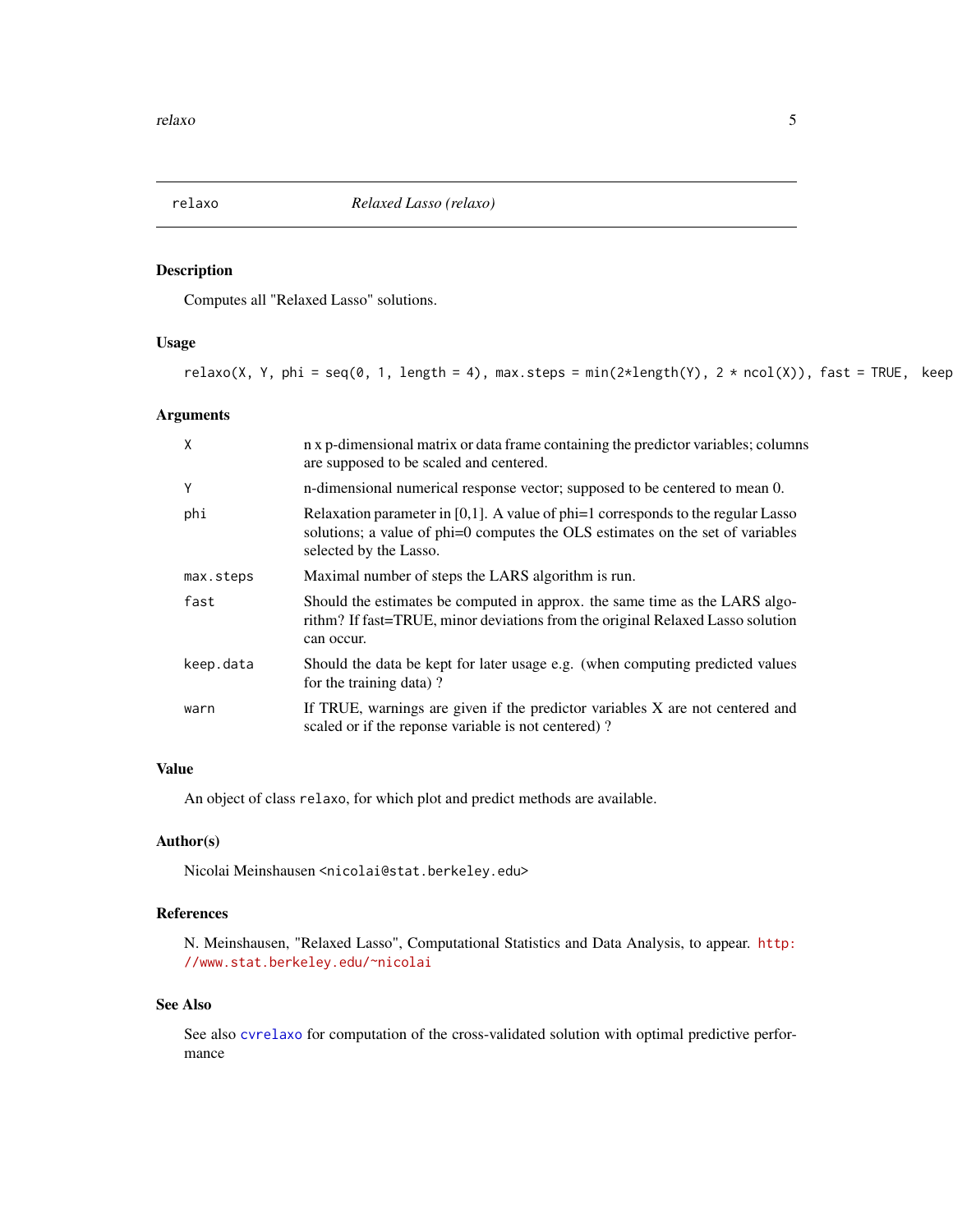6 relaxo estableceu a contra a contra a contra a contra a contra a contra a contra a contra a contra a contra d

#### Examples

plot(fitted.values,y)  $abline(c(0,1))$ 

```
data(diabetes)
## Center and scale variables
   x <- scale(diabetes$x)
y <- as.numeric(scale(diabetes$y))
## Compute "Relaxed Lasso" solution and plot results
 object \leftarrow relaxo(x,y)plot(object)
## Compute cross-validated solution with optimal
## predictive performance and print relaxation parameter phi and
## penalty parameter lambda of the found solution
cvobject <- cvrelaxo(x,y)
print(cvobject$phi)
print(cvobject$lambda)
## Compute fitted values and plot them versus actual values
fitted.values <- predict(cvobject)
```